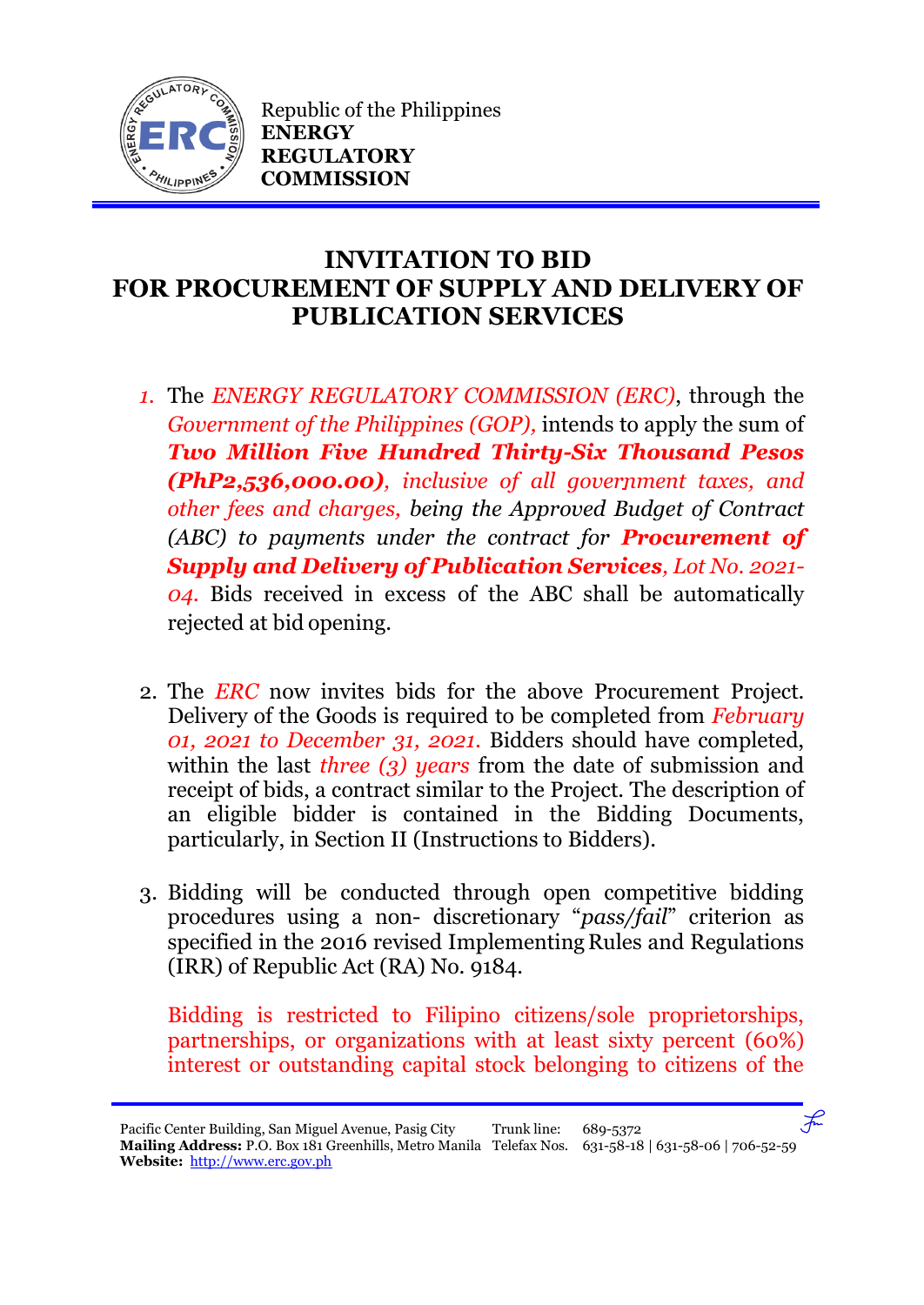Philippines, and to citizens or organizations of a country the laws or regulations of which grant similar rights or privileges to Filipino citizens, pursuant to RA No. 5183.

- 4. Prospective Bidders may obtain further information from *ERC BAC Secretariat* and inspect the Bidding Documents at the address given below during *Monday to Friday, 9:00 A.M. to 4:00 P.M*.
- 5. A complete set of Bidding Documents may be acquired by interested Bidders on *28 January 2021* from the given address and website(s) below *and upon payment of the applicable fee for the Bidding Documents, pursuant to the latest Guidelines issued by the GPPB, in the amount of Five Thousand Pesos (PhP5,000.00)*. The Procuring Entity shall allow the bidder to present its proof of payment for the fees *in person.*
- 6. The *ERC BAC* will hold a Pre-Bid Conference<sup>1</sup> , which shall be open to prospective bidders, on *05 February 2021, 11:00 A.M. through videoconferencing via MS Teams, which can be accessed through:*

https://teams.microsoft.com/l/meetupjoin/19%3ameeting\_M2U4NjFkYWYtZTlhMC00MzU3LWE1MzktOWZkMG QyOTk3NmQ1%40thread.v2/0?context=%7b%22Tid%22%3a%220f0dac9f-433c-41ba-9f57-42be6fe671a9%22%2c%22Oid%22%3a%22638c224b-aae0- 4a1f-95d8-6b417df5646d%22%7d

- 7. Bids must be duly received by the BAC Secretariat through manual submission at the office address indicated below on or before *19 February 2021, 12:00 P.M.* Late bids shall not be accepted. Bidders are requested to submit one (1) original and one (1) copy of their bids. Bidders are likewise requested to bring the originals of the documents submitted and present the same for comparison during the bid opening.
- 8. All Bids must be accompanied by a bid security in any of the acceptable forms and in the amount stated in **ITB** Clause 14.
- 9. Bid opening shall be on *19 February 2021, 1:00 P.M.* at the given address below. Bids will be opened in the presence of the